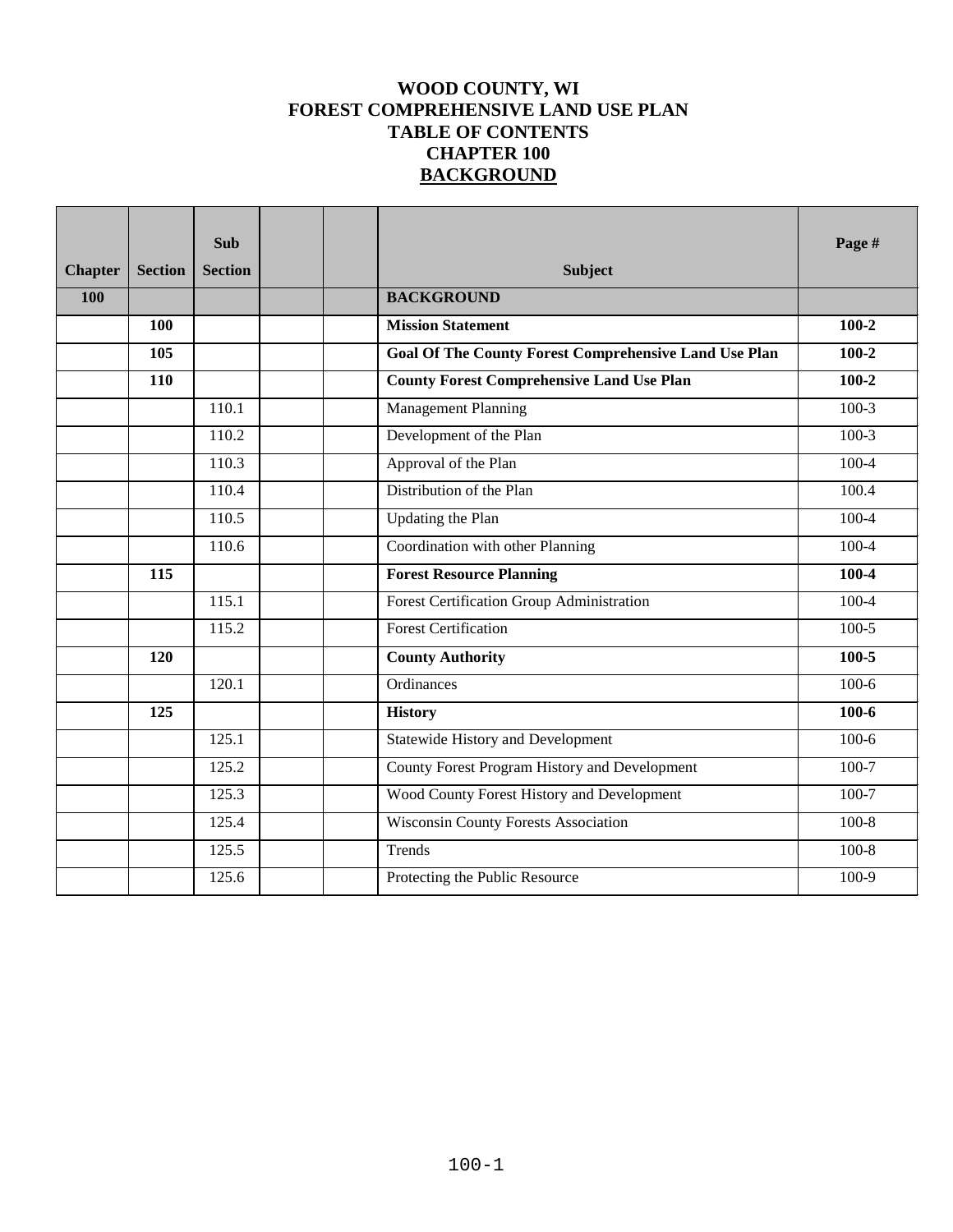#### **100 MISSION STATEMENT**

The mission of the Wood County Forest is to manage, conserve and protect natural resources on a sustainable basis for present and future generations. These resources, such as those provided by the County Forest, are the base for addressing the ecological and socioeconomic needs of society.

County Forest resources should be protected from natural catastrophes such as fire, insect and disease outbreaks, and from human threats such as encroachment, over-utilization, environmental degradation and excessive development. While managed for environmental needs including watershed protection, protection and maintenance of biotic diversity, these same resources must also be managed and provide for sociological needs, including the production of raw materials for wood-using industries that provide a wide variety of products fulfilling consumer demands, and provisions for recreational opportunities.

Management must balance local needs with broader state, national, and global concerns through integration of sound forestry, wildlife, fisheries, endangered resources, water quality, soil, and recreational practices. Management will provide this variety of products and amenities for the future with sustainable forest management practices.

## **105 GOAL OF THE COUNTY FOREST COMPREHENSIVE LAND USE PLAN (Hereafter referred to as the "Plan")**

To administer the County Forest program consistent with the mission statement and the purpose and direction of the County Forest Law as stated in s. 28.11, Wis. Stats., giving consideration to input from citizens and groups. The purpose of the County Forest Law being:

" ... to provide the basis for a permanent program of county forests and to enable and encourage the planned development and management of the County Forests for optimum production of forest products together with recreational opportunities, wildlife, watershed protection and stabilization of stream flow, giving full recognition to the concept of multiple use to assure maximum public benefits; to protect the public rights, interests and investments in such lands; and to compensate the counties for the public uses, benefits and privileges these lands provide; all in a manner which will provide a reasonable revenue to the towns in which such lands lie."

#### **110 COUNTY FOREST COMPREHENSIVE LAND USE PLAN**

WOOD COUNTY FOREST COMPREHENSIVE LAND USE PLAN POLICY

 This plan shall incorporate or reference all official County Forest policies, pertinent county regulations, planning documents and the needs and actions for the period 2021-2035.

This plan is the authority for management on county forest lands enrolled under Wisconsin County Forest Law s.28.11. This plan may be encompassed within required local planning efforts.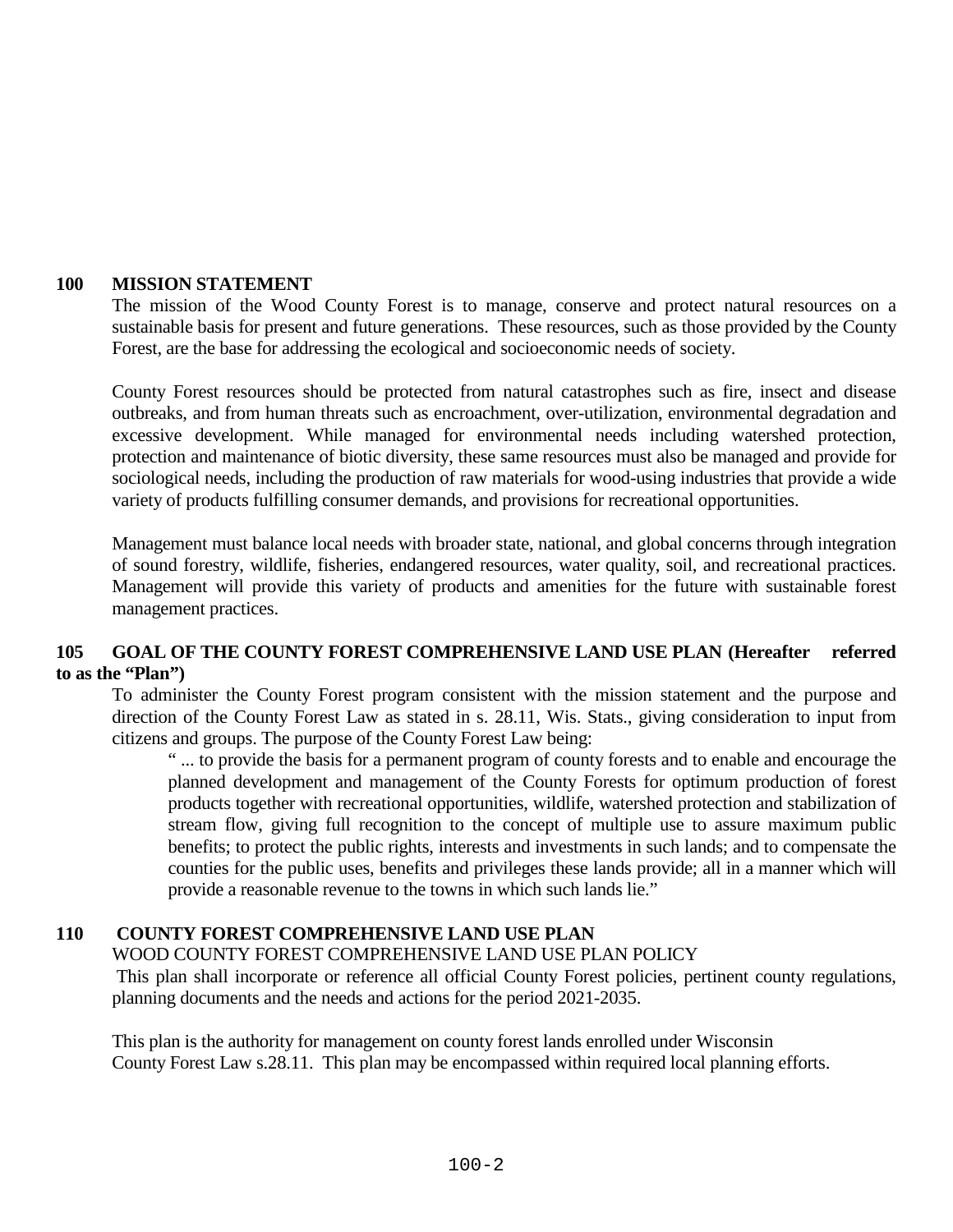### **110.1 Management Planning OBJECTIVES**

Management planning shall be used to establish objectives, policies, procedures, rules and regulations, and to promote an efficient and orderly program of development and management of the County Forest in the interest of:

- 1. Determining needs and priorities.
- 2. Achieving goals set forth in the mission statement of this plan.
- 3. Satisfying the statutory requirements of s. 28.11, Wis. Stats.
- 4. Satisfying requirements for participation in various state and federal aid programs.
- 5. Providing broad long-term and detailed short-term guidelines for actions.

## **110.2 Development of the Plan**

Section 28.11, Wis. Stats., places the responsibility for the plan development on the Wood County Oversight Committee known as the Highway, Infrastructure, and Recreation Committee (HIRC), with technical assistance from the Department and other agencies. All subsequent references to "Committee" shall be understood to mean the HIRC Committee. The County Forest Administrator will take the lead at the committee's request. During development of the plan, public participation should be utilized to provide for public participation throughout the planning process. Public participation and inputs into the plan should consider s. 28.11, Wis. Stats., which governs the County Forest program and provides the sideboards to which this plan must adhere.

Wood County's public participation process includes the following:

- 1) Draft Development Chapters will be drafted and presented to oversight committee on a monthly basis. Public will be notified via traditional newspaper outlet(s), Wood County website, social media (Facebook). Public will be encouraged to provide comments throughout chapter development. Comments may be submitted via email, hand written letter, verbal comments during public comment period of regular monthly committee meetings, and on survey/comment form to be available on website or in the Park and Forestry Office. Additionally, those identified, as likely stakeholders (e.g. snowmobile clubs, sportsman's groups, Ho-Chunk representatives, etc.) will receive a mailed notification letter.
- 2) Preliminary Draft Comments and survey results received during chapter development will be considered and may be incorporated into draft chapters. These comments and their incorporation will be made through consultation with appropriate people, stakeholders, groups, authorities associated with the particular comment(s).
- 3) 30 Day Public Comment Period and Open House Public Meeting Preliminary Draft of plan will be presented to public and via previously mentioned outlets along with notification of 30-day public comment period and an open house public meeting. Additional changes may be made to Preliminary Draft because of these efforts.
- 4) Draft Completion Draft Plan will be presented to HIRC Committee at a regularly scheduled, legally noticed committee meeting for approval.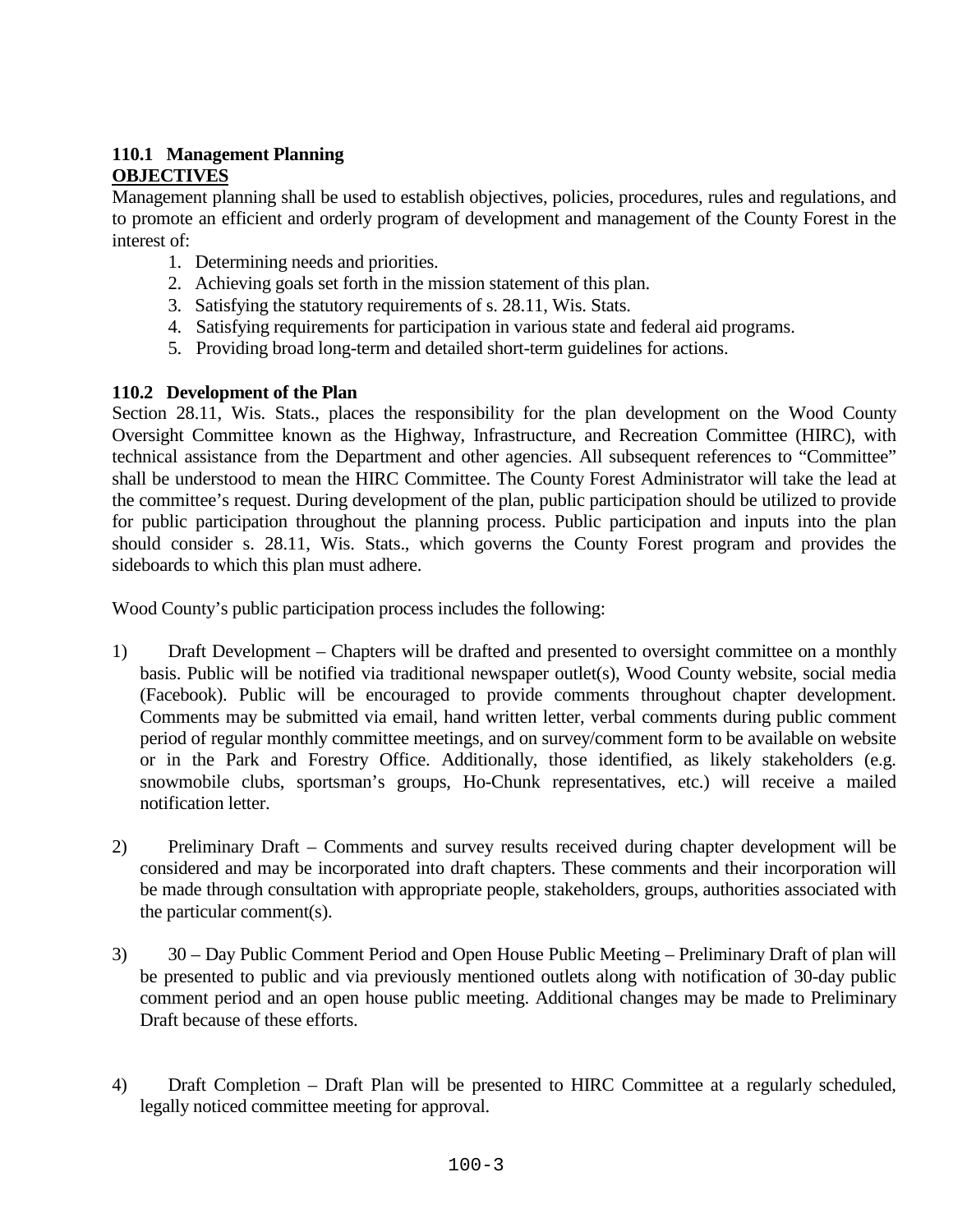- 5) Draft Plan forwarded to Wisconsin DNR. Required changes (if any) will be incorporated into draft plan.
- 6) HIRC Committee approval of Final Draft
- 7) Final Draft presented to Wood County Board for approval by resolution.
- 8) DNR Approval of Final Draft.

# **110.3 Approval of the Plan**

Comments received should be given consideration during plan development. The Committee will then present the plan to the County Board for their approval. Following County Board approval, the plan will then be forwarded to the Department for approval of the plan by the DNR is required by s. 28.11(5) (a), Wis. Stats.

## **110.4 Distribution of the Plan**

Each member of the County Board will have access to a copy of the plan at the time of initial review and approval. Updated official copies will be maintained by the Forest Administrator and available electronically.

Plan and future amendments will be electronic versions of the plan or plan amendments or

electronic links to the documents will be distributed to the following:

- 1. Department of Natural Resources Liaison and County Forest Specialist.
- 2. Executive Director- Wisconsin County Forest Association.

## **110.5 Updating the Plan**

Necessary changes in policy and procedure will be incorporated into the plan by amendment as required. Amendments to the plan will require approval by both the County Board and the Department of Natural Resources as stated in s. 28.11(5) (a), Wis. Stats. Changes to official County Forest Blocking map require County Board approval. The annual county board approved work plan, budget, and annual accomplishment report are appended to the plan and do not require official DNR approval. In addition, changes to Chapters 1000, 2000, 3000, 4000 do not require a plan amendment or official DNR approval, with the exception of the official County Forest Blocking map.

## **110.6 Coordination with Other Planning**

The development of this plan and any future amendments to this plan will include considerations, and if warranted, participation in other local and regional planning efforts.

# **115 FOREST RESOURCE PLANNING**

The Committee will utilize procedure as set forth in the Department of Natural Resources Public Forest Lands Handbook no. 2460.5.

 Silviculture Guidance, supported by Wisconsin's forestry community and Silvicultural Guidance Team may be referenced in forest management activities. WisFIRS will be utilized as the primary tool for forest management planning decisions. Additional resources such as forest habitat type classification, soil surveys, and DNR's Best Management Practices for Water Quality guidelines may be utilized in management decisions.

## **115.1 Forest Certification Group Administration**

As the certification group manager, the Department of Natural Resources will be responsible for overall administration of third-party certification efforts. The DNR County Forest Specialist will work in close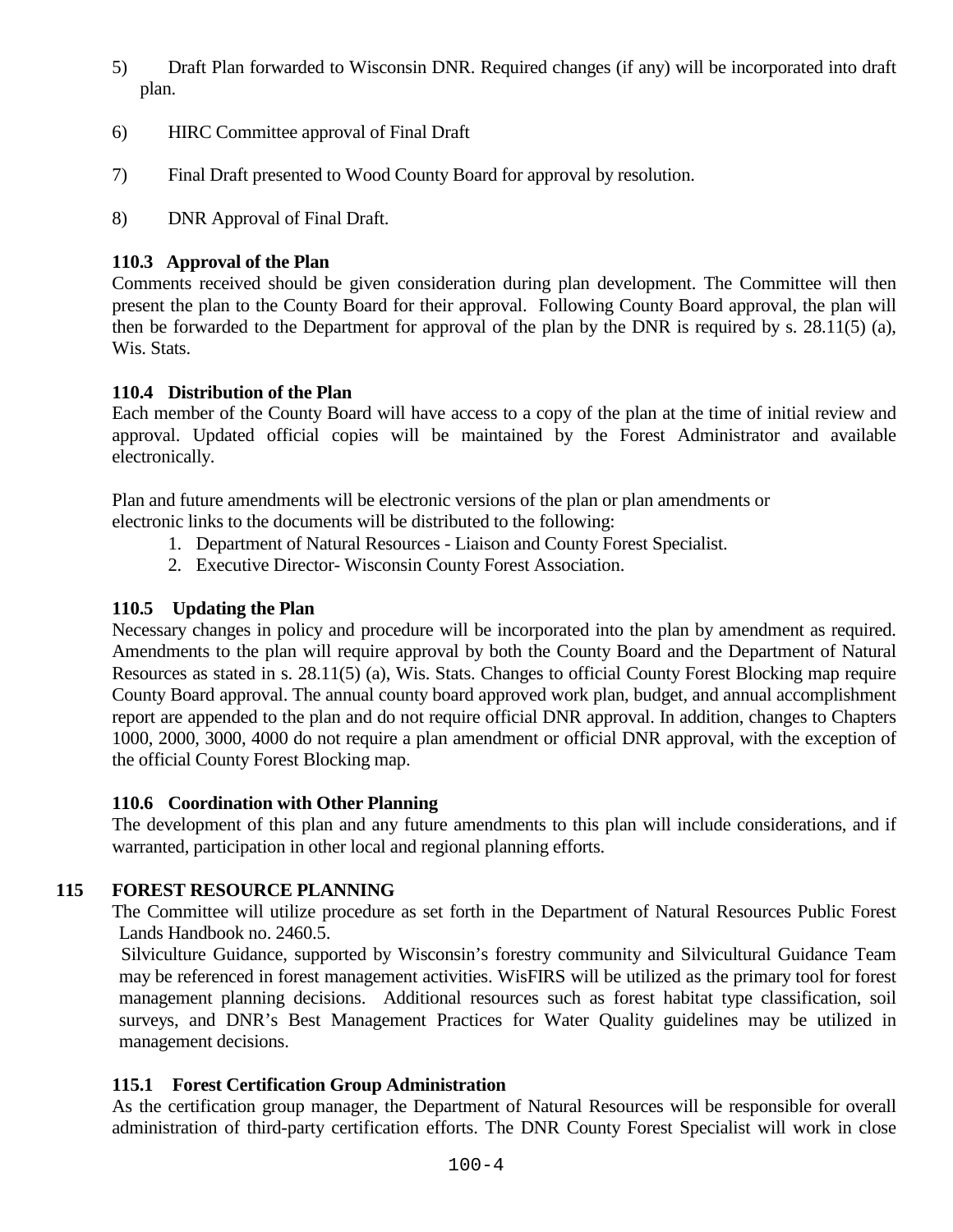cooperation with the Wisconsin County Forests Association in coordinating this effort. The group manager's responsibilities will include:

- Record keeping of certification
- Coordinating communication with the certification auditing firms
- Reporting and payment of fees
- Processing new entries and departures from the groups
- Internal compliance monitoring
- Dispute resolution

Detail on the certification group administration is maintained in the Public Forest Lands Handbook.

#### **115.2 Forest Certification**

#### **Wood County's Commitment to Sustainable Forestry**

Our county forests provide a vital contribution to the State and the world by providing economic, environmental and social benefits important to our quality of life. Wood County believes that accomplishing such sustainable forestry requires a commitment and partnership from all the groups and individuals that benefit from these public lands.

#### **Wood County's Commitment**

Within the scope of the Wisconsin County Forest Law and the County Forest Comprehensive Land Use Plan, Wood County will implement forestry practices that promote forest sustainability and multiple use of the forest. In the management of the forest that will include the sustainable harvest of forest products, the protection of special sites, wildlife, plants, water quality and aesthetics.

All forestland owners have a responsibility to provide sound forest stewardship. Wood County will work in cooperation with the Department of Natural Resources (DNR) and other natural resources groups / agencies in providing sustainable forestry information to those landowners and individuals affecting forest sustainability in Wisconsin. We will support research efforts to improve the health, productivity, and management of forestlands both internally and through cooperative efforts. In managing the Wood County Forest, a spectrum of forestry practices will be employed to achieve our sustainable forestry objective. Both intensive and more extensive forest management techniques will be used to provide for wildlife, forest products, recreation, aesthetics, water quality, aesthetics and ecosystem maintenance. In keeping with this responsibility Wood County is currently is committed to dual certification through Forest Stewardship Council® (FSC®) and Sustainable Forestry Initiative® (SFI®). Wood County reserves the right to evaluate whether or not forest certification with any certification body is beneficial to the county at any time in the future, and to act according to its best interest.

#### **120 COUNTY AUTHORITY**

The County Forest Comprehensive Land Use Plan is the official County Forest authority. The Highway, Infrastructure, and Recreation Committee (HIRC) of the Wood County Board enforces the regulations governing the use of the County Forest.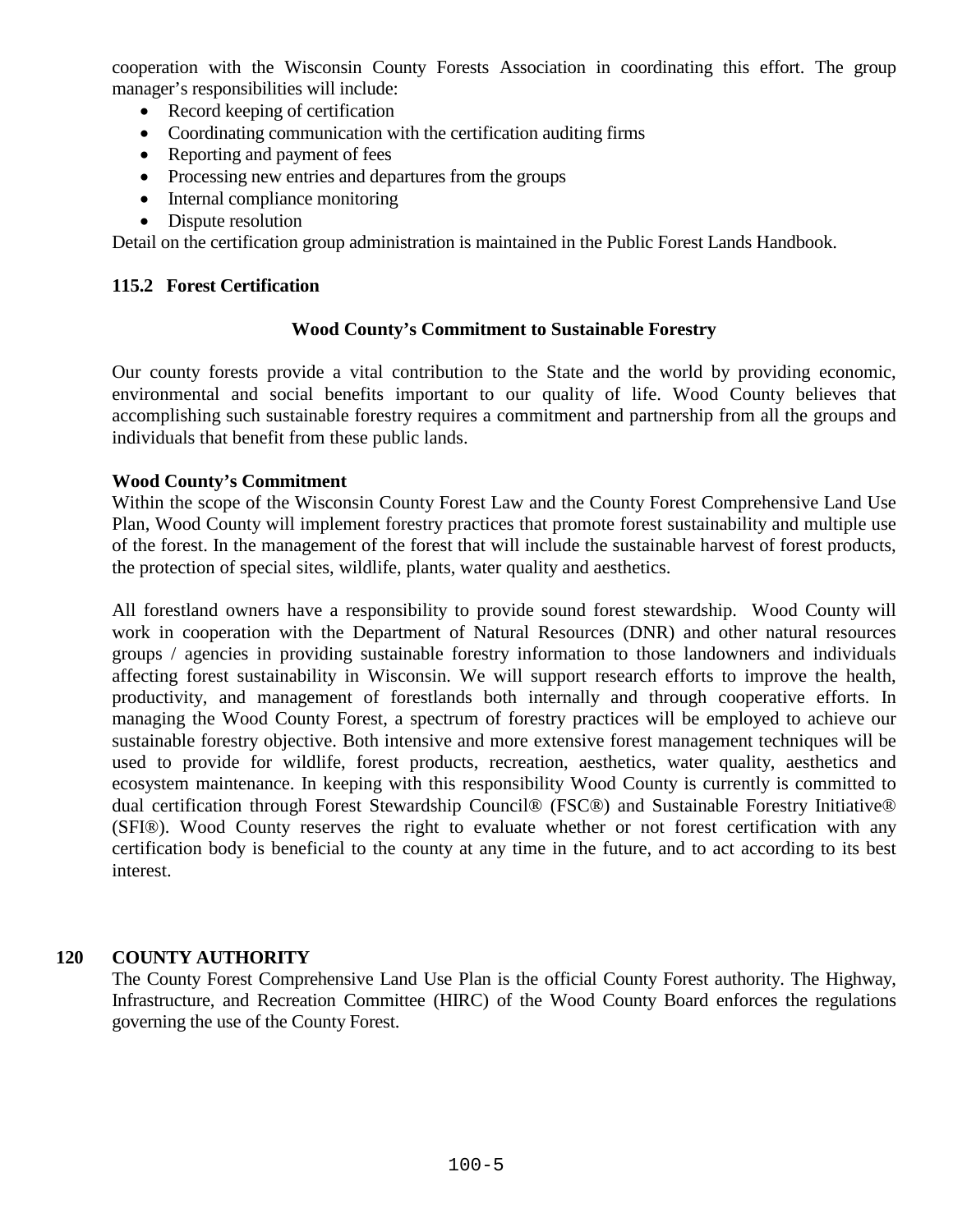### **120.1 Ordinances**

The county ordinances that apply to the administration and management of the Wood County Forest can be found in Chapter 1005.2*.* In addition, the following will be considered in planning process.

- Forestry Ordinance
- County Park Ordinance
- Snowmobile Ordinance
- Zoning Ordinance
- Floodplain Shoreland Zoning ordinance
- Non-Metallic Mining ordinance

# **125 HISTORY**

## **125.1 Statewide History and Development**

In 1927, the State Legislature passed the Forest Crop Law, authorizing counties to create county forests. An opinion of the Attorney General with reference to the Forest Crop Law stated that the counties would be exempt from the owner's share of annual tax. In 1929, the law was amended to create the County Forest Reserve Law. In 1963, several major revisions were made, creating the County Forest Law s28.11. The most notable change was the creation of a permanent program of forests that would be managed in accordance with a 10 Year Comprehensive Land Use Plan developed by the county, with the assistance of the Department of Natural Resources. Several grants and loans were created and remain available to counties to compensate for public uses of these county forestlands as stipulated in s28.11. To fulfill additional statutory obligations acreage share payments to towns are currently \$.30/acre, and towns with county forestland receive a minimum of 10% of the stumpage revenue from their respective County Forest each year.

In 2020, counties in Wisconsin owned approximately 2.4 million acres entered under the County Forest Law. A listing of current County Forests and corresponding acreages are as follows: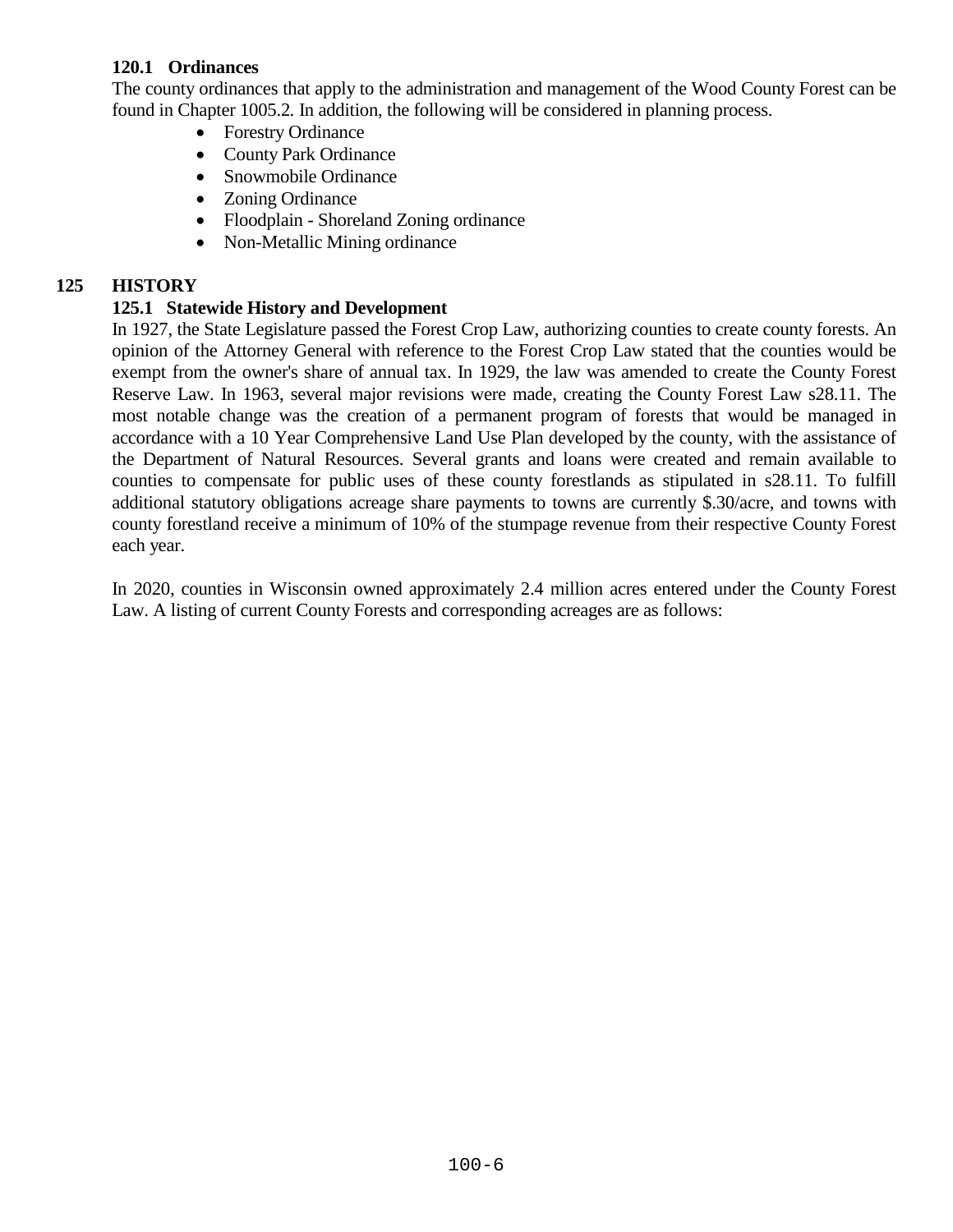| Adams          | 140 acres |
|----------------|-----------|
| Ashland        | 40,305    |
| <b>Barron</b>  | 16,305    |
| Bayfield       | 175,557   |
| <b>Burnett</b> | 111,516   |
| Chippewa       | 34,738    |
| Clark          | 134,742   |
| Douglas        | 281,853   |
| Eau Claire     | 52,712    |
| Florence       | 37,003    |
| Forest         | 15,251    |
| Iron           | 175,343   |
| Jackson        | 122,685   |
| Juneau         | 17,799    |
| Langlade       | 130,717   |
| Lincoln        | 100,843   |
| Marathon       | 30,674    |
| Marinette      | 229,978   |
| Monroe         | 7,443     |
| Oconto         | 43,791    |
| Oneida         | 82,960    |
| Polk           | 17,183    |
| Price          | 92,294    |
| <b>Rusk</b>    | 89,284    |
| Sawyer         | 115,197   |
| Taylor         | 17,728    |
| Vernon         | 1,942     |
| Vilas          | 41,151    |
| Washburn       | 150,196   |
| Wood           | 37,826    |

#### **125.2 County Forest Program History & Development**

At one time, much of Wisconsin was covered with magnificent stands of pine, hemlock, and hardwoods on the highlands, and cedar, spruce, and balsam on its lowlands. From 1860 to about 1910, these forests provided raw material for a thriving lumber industry. The need to supply lumber for a growing nation, and the lack of sound forest management, resulted in overharvest of the forests and degradation of the landscape. Immigrants rushed to these newly cleared lands, hungry for a place to farm and build their lives. However, in just a few years, the soils gave out, catastrophic fires occurred, and many people were forced to seek their fortunes elsewhere. The land was left exhausted and tax delinquent. The Wisconsin County Forest program originated with the taking of these tax delinquent lands.

#### **125.3 Wood County Forest History & Development**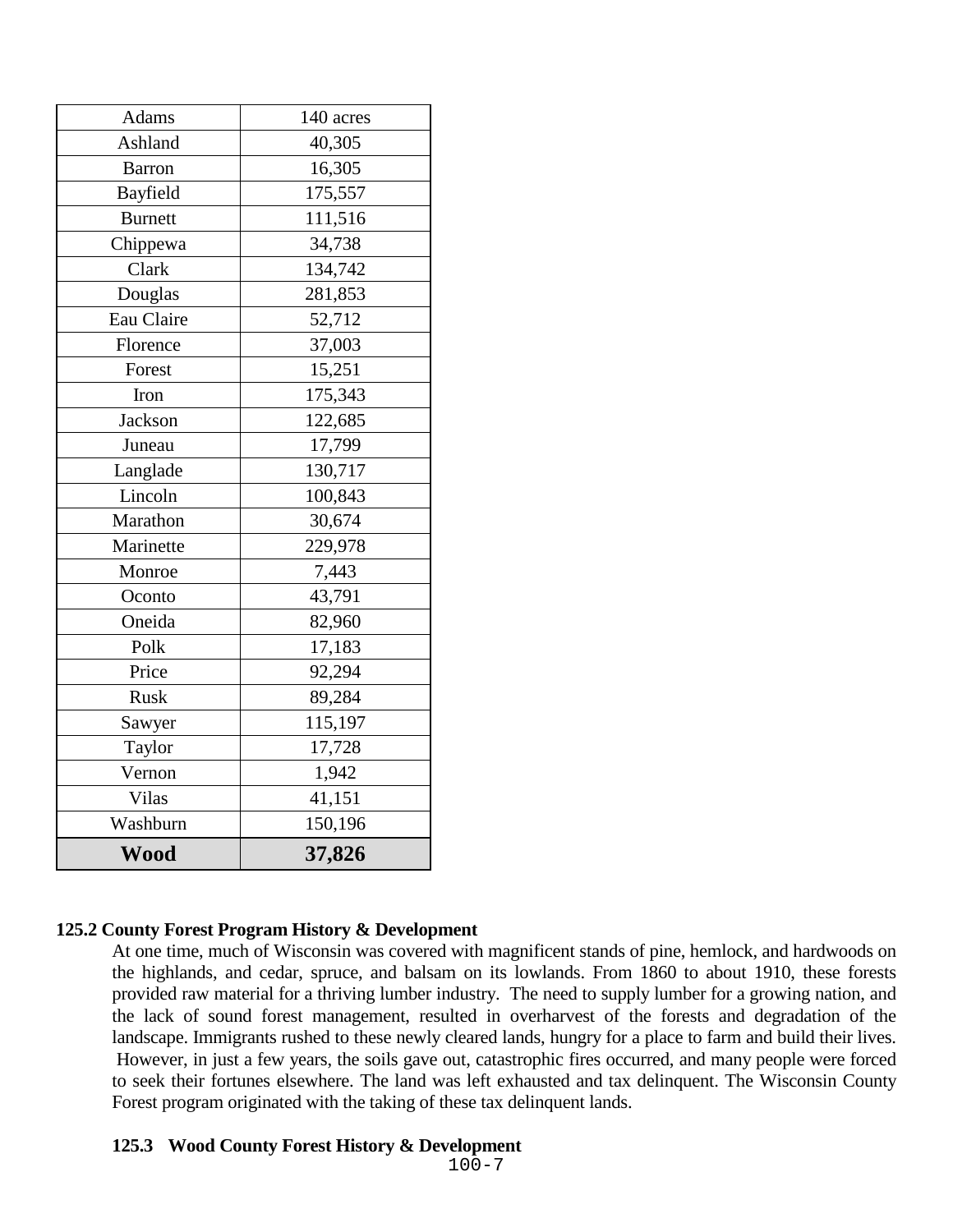The original survey records from the 1850's show that the Wood County Forest area was primarily covered with stands of white pine and tamarack. Other commonly mentioned species included maple, birch, aspen, and oak. Between 1850 and the early 1930's, when the county first acquired forest land, portions of the county were cut over, drained, burned, and farmed. Many farms failed due to poor soil characteristics, leaving the land tax delinquent. The Wood County Forest originated primarily from these tax delinquent lands, with acquisitions beginning in the 1930's. Wood County was one of the first counties to participate under the County Forest Crop Law. The first Wood County Forestry Ordinance was adopted on November 21, 1932 and the first state aid payment was received in June of 1934. Wood County operated with a parttime administrator and bookkeeper who served as a bookkeeper and secretary for the Conservation and Forestry Committee until 1982. At that time, Wood County, in cooperation with the Department of Natural Resources, mutually agreed to create a full-time Forest Administrator position. The position became known as a "Cost Shared Forest Administrator" and several other counties participated in this program. This position was funded equally by Wood County and the DNR. Since the last planning cycle, the State decided to discontinue the "Cost Shared Forest Administrator" program. Instead, the DNR has implemented a "County Forest Administrator Grant Program". Under this program, annual grants are available to fund up to 50% of the salary and fringe benefits of a county employed, professional forester in the position of County Forest Administrator or Assistant County Forest Administrator. Benefits may not exceed 40% of salary. Wood County created the position of County Forest Administrator in September 2002 and entered into the County Forest Administrator Grant Program in January 2003. The Forest Administrator is supervised by the Parks Administrator, and reports to the Wood County Highway, Infrastructure, and Recreation Committee. (HIRC)

### **125.4 Wisconsin County Forests Association**

Wood County is a member of the Wisconsin County Forests Association, Inc. (WCFA). This Association was incorporated on May 15, 1968 under Chapter 181 of the Wisconsin Statutes, without stock and not for profit. The WCFA Board of Directors is composed of fifteen delegates elected from County Forestry Committees who are members of the Association and two members at large.

WCFA provides a forum for consideration of issues and policy that are common to all of the county committees responsible for their respective County Forest programs, including those programs encompassed under s. 28.11 and chapter 77, Wis. Stats. WCFA also provides leadership and counsel to County Forest administrators and forestry committees through regular meetings and active committees on legislative and recreational issues. WCFA develops and implements a strategic plan. The organization's mission statement is as follows:

*Wisconsin County Forests Association provides leadership uniting the interests of the world's largest county forest program while ensuring long-term forest health and sustainability.*

#### **125.5 Trends**

The values and uses of the Wood County Forest contribute significantly to fulfilling many of society's ecological and socioeconomic needs now and in the future. Changing trends will affect the values and uses of the Forest in coming years.

- Wisconsin's forests are naturally changing due to forest succession. Most of the County Forest acreage statewide is a result of natural regeneration or planting from the early to mid-1900's. Mid to late successional northern hardwood forests are replacing the early successional aspen-birch, oak and jack pine forests of the 1940's through the 1970's. The aspen cover type is key habitat for many of the state's premier game species including deer, ruffed grouse, snowshoe hare and woodcock. The county forest system currently has 15% of the State's public land base and 24% of the aspen resource.
- Conflict over timber management practices will likely continue to increase as more individuals and